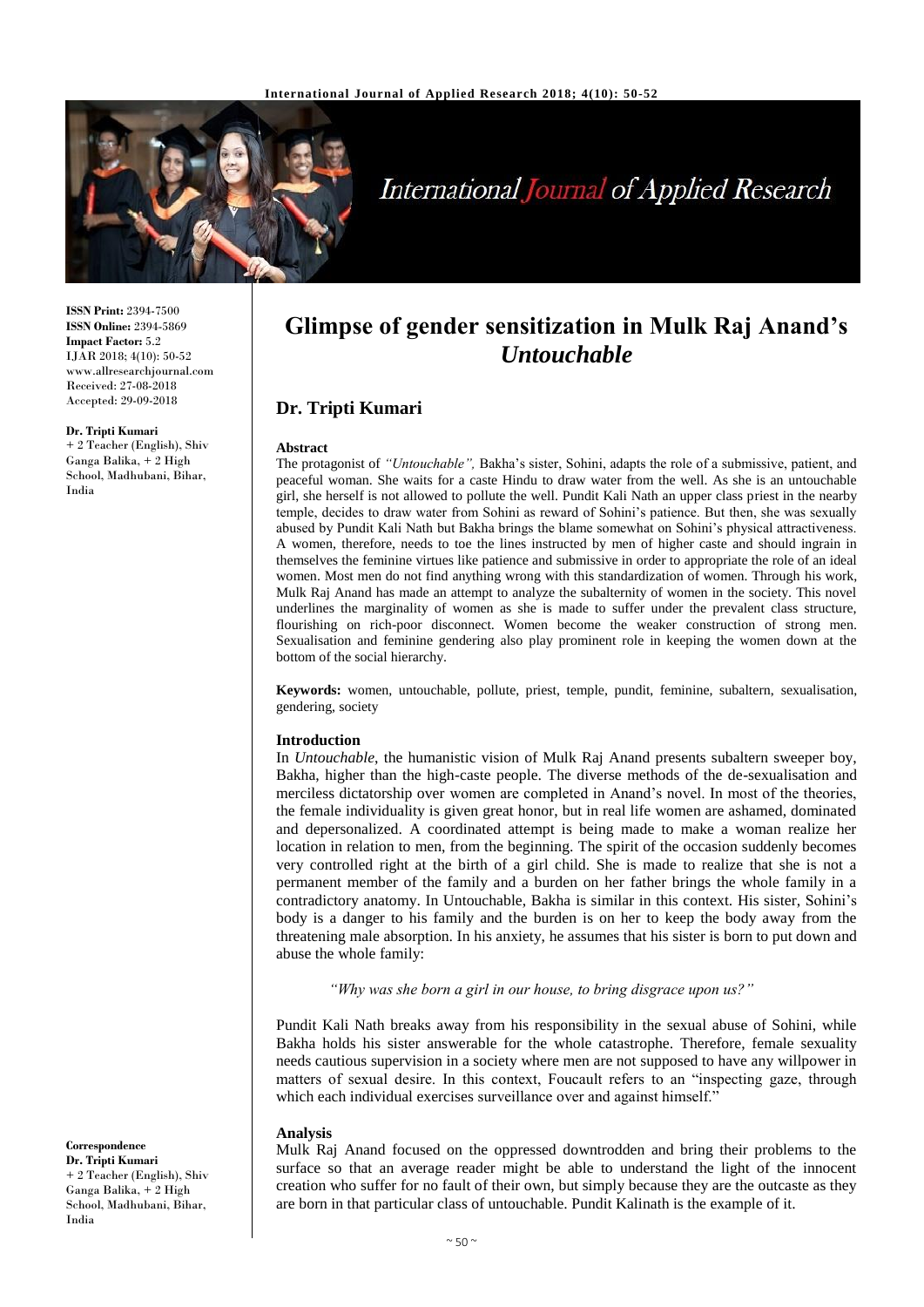In the morning, he poured water in Sohini's pot, while doing it; he has also seen, her blooming beauty. So he told her to……………

*"come and clean the court yard of our house at the temple"*.

When she went to clean the courtyard of the house at the temple the pundit behaved abnormally. He was controlled by his unquenchable lust. When she did not surrender to him, "he shouted, polluted.... polluted". Actually it was not he, but Sohini was polluted by his lustful touch. Pundit Kalinath's utterance was "Brahma Vakya" because he was Brahimin and priest, belong to higher strata of caste system. So none could doubt about him and none heard the untouchables. Anand has presented the fact that nobody has listened untouchables, even though they were right. As a result, they usually become the victim of upper castes lust. The sufferers are not the victim of upper caste lust. The sufferers are not the victim of fate or god but of society which is man made. Social forces play the role of villain. The sufferers are not the victim of fate or god but of society which is hand made. Social forces play the role villain.

#### **Review**

After finishing his morning service when Bhaka came home. He badly needed the tea. But there is no tea available, to prepare tea there is no water in house, so his sister Sohini went to bring water to prepare tea for her brother.

"looking dazedly at the utensils lying about in a corner, he felt he

- wanted tea. But as he felt he wanted tea. As he survived the room he
- heard his father still snoring under his patched quilt. His father was not
- in the room. He saw that his sister was trying to light a fire between two
- bricks. She was blowing hard at it lifting herself on haunches as she
- crouched on the mud floor. Her head almost touched the ground but
- each puff from her mouth succeeded only in raising a sport to smoke and
- was beaten back by the wet wooden. Sticks that served as fuel. She sat
- back helpless when she heard her brother's footsteps. Her smoke
- irritated eyes were full of water. She turned and saw her brother real
- tears began to flow down her cheeks." (p-13U)

Sohini was struggling even to prepare a cup of tea for her brother. There were no proper utensils in home. They were very poor. There is a very little cooking done in the house. The extent of it seems to be important subject in the novel. They were not preparing food in home. Sweepers and Lantern cleaners depend on the people for food when they work for food. It is part of their wages. The outcastes are at the mercy of the Hindu not only for food, but even for water. After morning hard work of cleaning the public lanterns, Bhaka the sweeper boy, went home. He was thirsty and hungry and felt like having cup of tea. His sister, Sohini, told him that there was not even a drop of water in the pitcher, she took pity on her brother and went to the well to

bring water. The outcaste were not allowed to mount the platform surroundings the well. Because the Hindus of the three upper caste would consider the water polluted. They had no well of their own because they could not afford it. They could not draw water from it. They had to depend on the mercy of their superiors to pour water into their pitchers. When Sohini reached the well, she saw there was none to give them water. She thought that she would have to wait her turn for long. She anxiously felt for her brother who was tired and thirsty. Since no passerby was in sight, she patiently and resignedly sat with other untouchables. Gulabo, the washer women was also there. She was a fair complexioned, middle aged women who had been very beautiful in her youth. She was jealous of Sohini's blooming beauty. Now Sohini being the lowest caste among the out caste would naturally be looked down upon by Gulabo. The delicate features of her rising beauty had added fuel to Gulabo's fire. Gulabo hated the very sight of her innocent, honest face, though she would not confess even to herself, that she was jealous of the sweeper girl.

"Go back home, said Gulabo mockingly. There is no one to give you

- water here! And, at any rate, there are so many of us ahead of you!p-16
- Think of it! Think of it! Wanton! And your mother hardly dead. Think
- of laughing in my face, laughing at me who old enough to be your
- mother. Bitch! Ari you Bitch! Do you take me for a buffoon? what are
- you laughing at slut? are not you ashamed of showing your teeth to me in the presence of men. You prostitute.? p17(Untouchable)

Gulabo thought herself superior to every other outcaste because she claims a high place women's status is lowest to caste class, and gender hierarchy with men. Sohini is lowest among the lowest. Sohini bore all humiliation and insult patiently. Pundit Kalinath the temple priest appeared there and all of them prayed to him to draw water for them. The priest Pandit Kalinath drew water with great difficulty and all out-caste ran towards the well. Gulabo said that she was the first to come at her request fell flat on the Brahmin's ears. He recognized beautiful Sohini in the crowd. He called her and poured water into her pitcher. He told her to come and clean the court yard of his house in the temple.

"oh, you Lakhas daughter", come here, he said "you have been patient and the reward of patience, say the holy books, is supreme. Get away, you, noisy curse, get out of the way!" (p.21) "Hut pundit ji!" Said Sohini hesitating to receive the favor. not because she divided the brahmin's admiration but because, she was afraid of all those who had come before her. P-21

Look why do not you come and clean the courtyard of our house, at the

temple, called the Brahmin's as the girl withdrew. Tell your, father to send you from today. (p-22U)